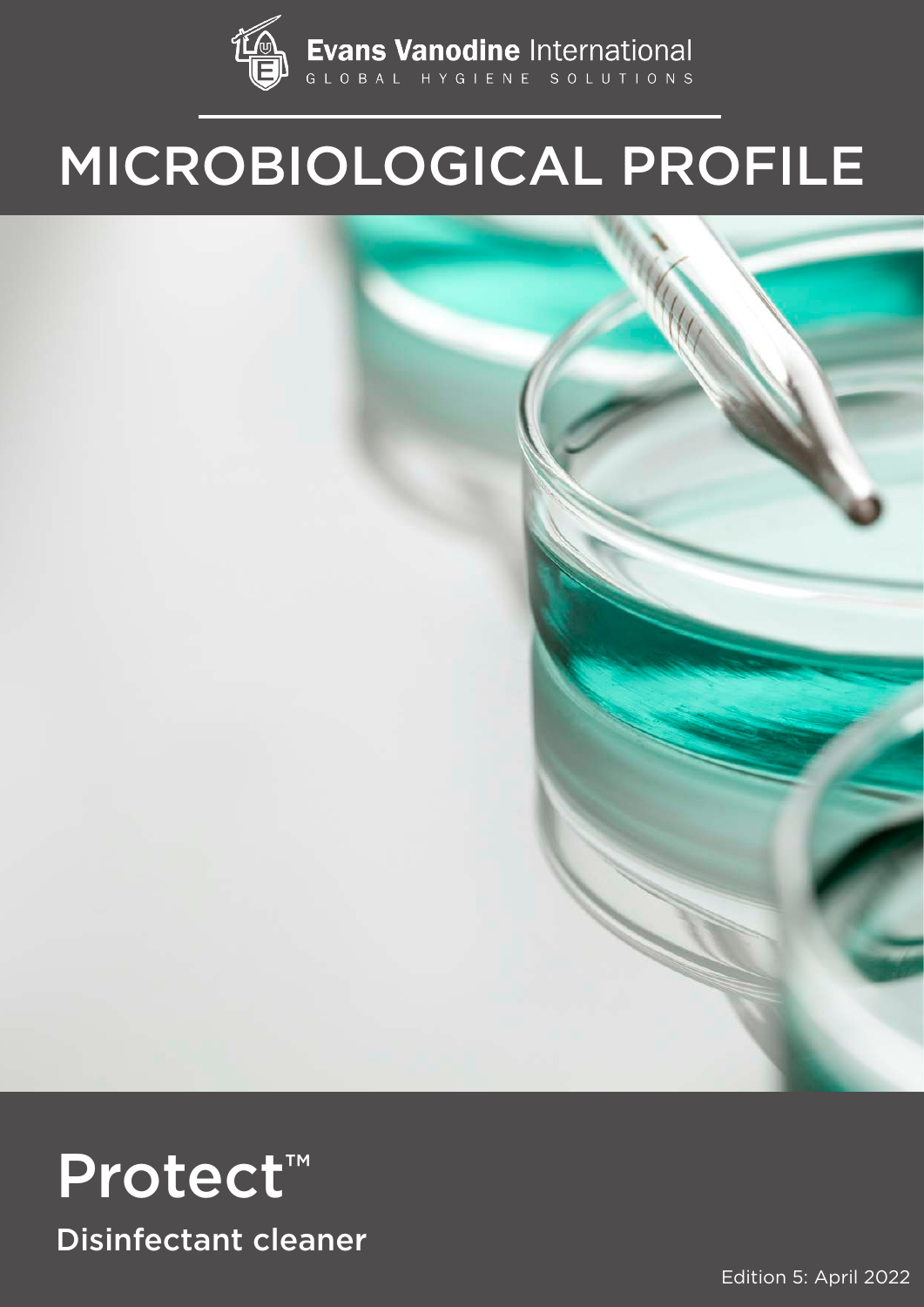#### INTRODUCTION

PROTECT is a concentrated quaternary ammonium based cleaner and multi-surface disinfectant.

PROTECT is bactericidal and yeasticidal. It is also effective against enveloped viruses including coronavirus.

PROTECT is perfumed and can be used in schools, hospitals, nursing homes as well as in the leisure industry for equipment, sunbeds, steam rooms and saunas.

PROTECT is suitable for use on all washable hard surfaces leaving a clean, fresh fragrance.

| Helps to prevent cross contamination                       | Applied using ready-to-use spray bottles | <b>Cleans and disinfects</b> |
|------------------------------------------------------------|------------------------------------------|------------------------------|
| Proven to kill a wide range of bacteria, viruses and yeast | Non-corrosive to surfaces                |                              |

#### PROTECT - EFFICACY SUMMARY

PROTECT has been tested and proven to be effective against a range of micro-organisms. European Standard (EN\*) test methods were used to prove efficacy against bacteria, viruses and yeast.

The UKAS accredited Microbiology Laboratory at Evans Vanodine International plc. (Testing number 1108) performed tests with bacteria and yeast. In addition, virus tests EN 14476 and EN 16777 have been performed by an independent expert laboratory.

#### \*EN - European Norm

Published in the UK as BS EN by the British Standards Institution.

The following tables include information of relevant, applicable test methods, conditions, organisms and contact times.

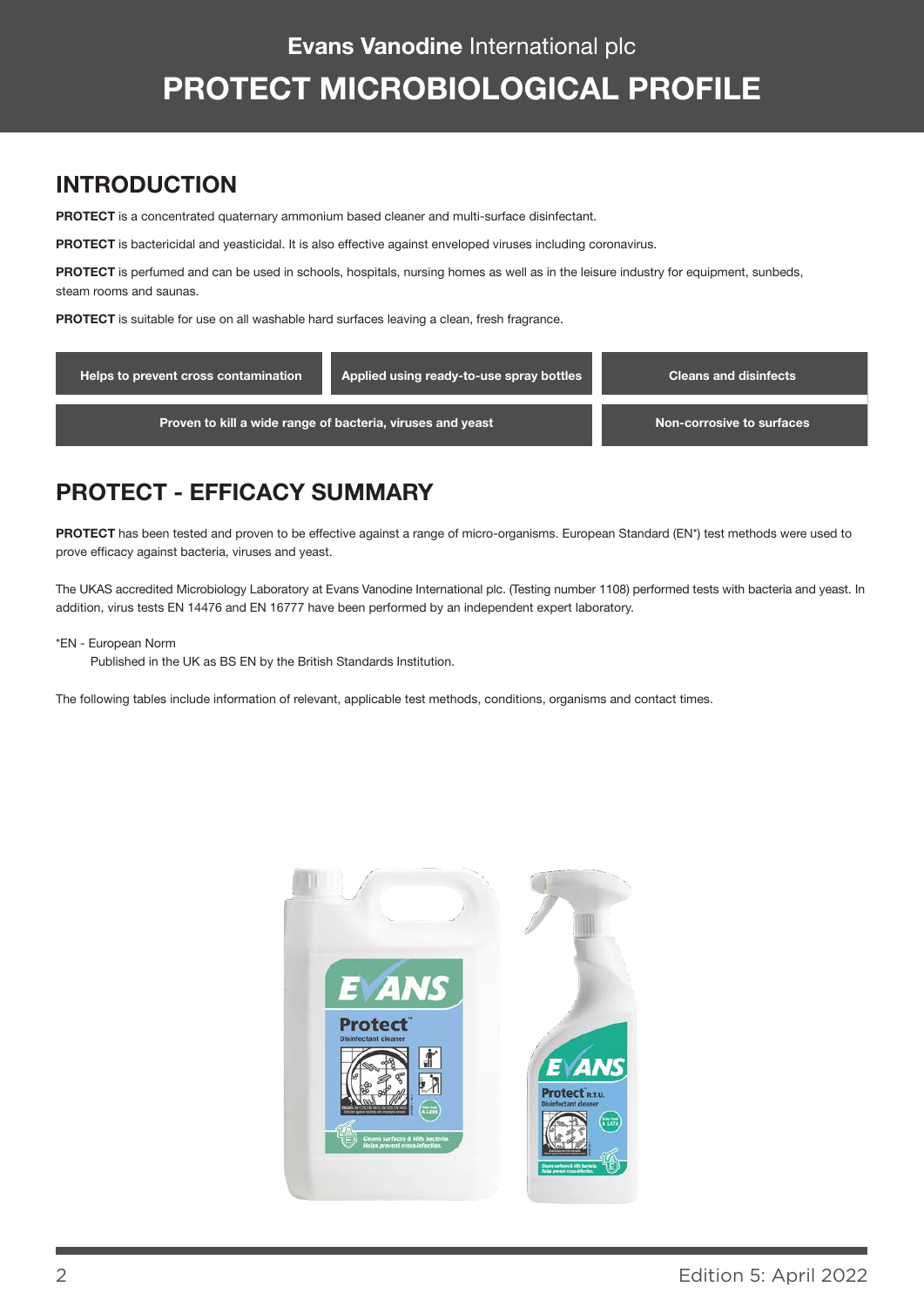## Evans Vanodine International plc PROTECT MICROBIOLOGICAL PROFILE

#### ACTIVITY AGAINST BACTERIA

| <b>BACTERIA TEST PROFILE</b> |  |  |
|------------------------------|--|--|
|                              |  |  |

| <b>ORGANISMS</b>                            | <b>DILUTION</b> | <b>TEST METHOD</b> | TEMP $(^{\circ}C)$  | <b>CONTACT TIME</b><br>(MINUTES) | <b>SOILING</b><br><b>LEVEL</b> |
|---------------------------------------------|-----------------|--------------------|---------------------|----------------------------------|--------------------------------|
| Enterococcus hirae                          | 1:200           |                    |                     | 30 Seconds                       | Dirty                          |
|                                             | 1:200           |                    |                     | 5                                | Dirty                          |
| Escherichia coli                            | 1:50            |                    |                     | 30 Seconds                       | Dirty                          |
|                                             | 1:50            |                    |                     | 5                                | Dirty                          |
| Legionella pneumophila                      | $1:100*$        | 20<br>EN 1276      |                     | 5                                | Dirty                          |
| Methicillin resistant Staphylococcus aureus | 1:200           |                    | 5                   | Dirty                            |                                |
|                                             | 1:25            |                    |                     | 30 Seconds                       | Dirty                          |
| Pseudomonas aeruginosa                      | 1:25            |                    |                     | 5                                | Dirty                          |
| Salmonella typhimurium                      | 1:50            |                    |                     | 5                                | Dirty                          |
| Shigella sonnei                             | 1:50            |                    |                     | 5                                | Dirty                          |
|                                             | 1:50            |                    |                     | 30 Seconds                       | Dirty                          |
| Staphylococcus aureus                       | 1:100           |                    |                     | 5                                | Dirty                          |
| Enterococcus hirae                          | 1:100           |                    | Room<br>temperature |                                  | Dirty                          |
| Escherichia coli                            | 1:100           |                    |                     |                                  |                                |
| Pseudomonas aeruginosa                      | 1:25            | EN 16615**         |                     |                                  |                                |
| Staphylococcus aureus                       | 1:50            |                    |                     |                                  |                                |

\* PROTECT is suitable for disinfecting showerheads only and should not be used in water systems for the control of Legionella.

### ACTIVITY AGAINST YEAST

| <b>YEAST TEST PROFILE</b> |                  |                 |                    |                      |                                  |                                |
|---------------------------|------------------|-----------------|--------------------|----------------------|----------------------------------|--------------------------------|
|                           | <b>ORGANISMS</b> | <b>DILUTION</b> | <b>TEST METHOD</b> | TEMP ( $^{\circ}$ C) | <b>CONTACT TIME</b><br>(MINUTES) | <b>SOILING</b><br><b>LEVEL</b> |
|                           |                  | 1:25            | EN 1650            | 20                   | 15                               | Dirty                          |
| Candida albicans          |                  | 1:50            | EN 16615**         | Room<br>temperature  |                                  | Dirty                          |

\*\* Modified see page 4

#### ACTIVITY AGAINST ENVELOPED VIRUSES

| <b>ORGANISMS</b> | <b>DILUTION</b> | <b>TEST METHOD</b> | TEMP $(^{\circ}C)$         | <b>CONTACT TIME</b><br>(MINUTES) | <b>SOILING</b><br><b>LEVEL</b> |
|------------------|-----------------|--------------------|----------------------------|----------------------------------|--------------------------------|
|                  | 1:15            | EN 14476           | 20                         | h                                | Clean                          |
| Vaccinia virus   | 1:50            | EN 16777           | <b>Room</b><br>temperature |                                  | Clean                          |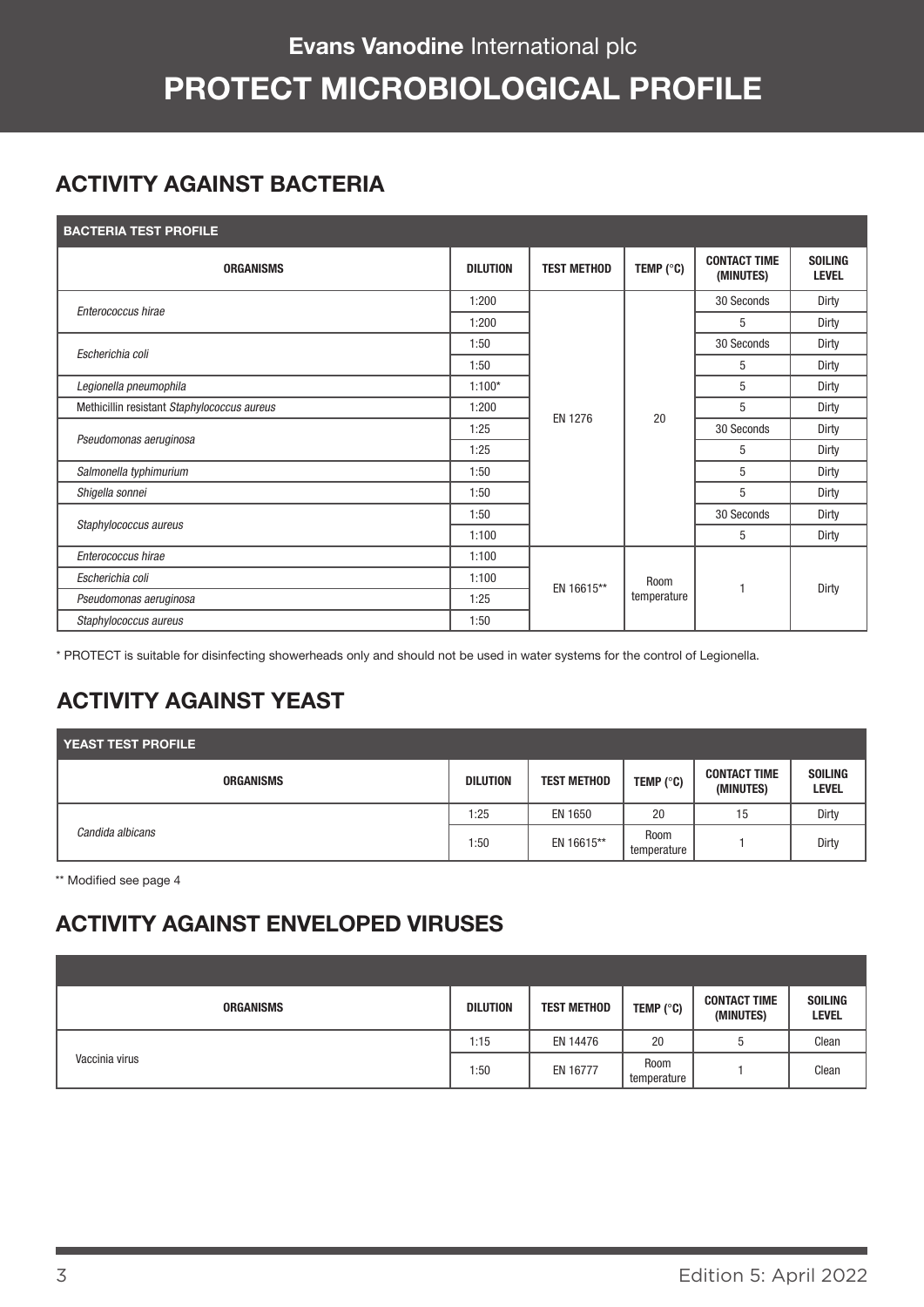#### HARD SURFACE PRODUCT TEST METHODS

For the Biocidal Product Regulation (BPR) there are two product types applicable to hard surface disinfectants. Product Type 2; Disinfectants used for the disinfection of surfaces, materials, equipment and furniture which are not in direct contact with food or feeding stuffs and Product Type 4; Disinfectants used for the disinfection of equipment containers, consumption utensils, surfaces or pipework associated with the production, transport, storage or consumption of food or feed for humans and animals.

There are two types of laboratory test methods for disinfectants i.e. suspension methods and surface methods. Surface methods use different carriers depending on the application area, e.g. stainless steel discs (food), PVC tiles (medical), wood (veterinary), synthetic skin (veterinary). The inoculum is dried on to the surface before the disinfectant is applied, mechanical action is also employed in one method by using wipes. As a minimum for general purposes products should be effective against bacteria and yeast.

There are 3 different claims that can be made when virus tests are used, either for full virucidal activity, limited spectrum virucidal activity or activity against enveloped viruses. The virucidal claim will depend on the viruses tested.

The scope of food area EN methods applies to disinfectants used in food, industrial, domestic, institutional areas, excluding areas and situations where disinfection is medically indicated, and products used on living tissue except those for hand hygiene in the above areas.

The interfering substances used in EN test methods are described as dirty or clean in medical, food, industrial, domestic and institutional areas. They simulate levels of soiling encountered in practical and real-life situations.

#### EN TEST METHODS

| <b>TEST REFERENCE</b> |                                                                                                                                                            | <b>TEST TYPE</b> | <b>ORGANISM</b> | <b>TEST PASS CRITERIA</b> |
|-----------------------|------------------------------------------------------------------------------------------------------------------------------------------------------------|------------------|-----------------|---------------------------|
| <b>EN 1276</b>        | For bactericidal activity in the food, industrial, domestic and institutional<br>areas.                                                                    | Suspension       | <b>Bacteria</b> | $\geq$ 5 log reduction    |
| <b>EN 1650</b>        | For fungicidal or yeasticidal activity in the food, industrial, domestic and<br>institutional areas.                                                       | Suspension       | Fungi/Yeast     | $\geq$ 4 log reduction    |
| <b>EN 14476</b>       | For virucidal activity in the medical area.                                                                                                                | Suspension       | <b>Virus</b>    | $\geq$ 4 log reduction    |
|                       | For bactericidal and/or yeasticidal activity in the medical area. For products<br>used to disinfect non-porous surfaces with a mechanical action. Modified |                  | Bacteria        | $\geq$ 5 log reduction    |
| <b>EN 16615</b>       | to use stainless steel carriers, interfering substance and Escherichia coli<br>parameters from food, industrial, domestic and institutional areas.         | Surface          | Yeast           | $\geq$ 4 log reduction    |
| <b>EN 16777</b>       | For virucidal activity in the medical area. For products used to disinfect<br>non-porous surfaces.                                                         | Surface          | <b>Virus</b>    | $\geq$ 4 log reduction    |